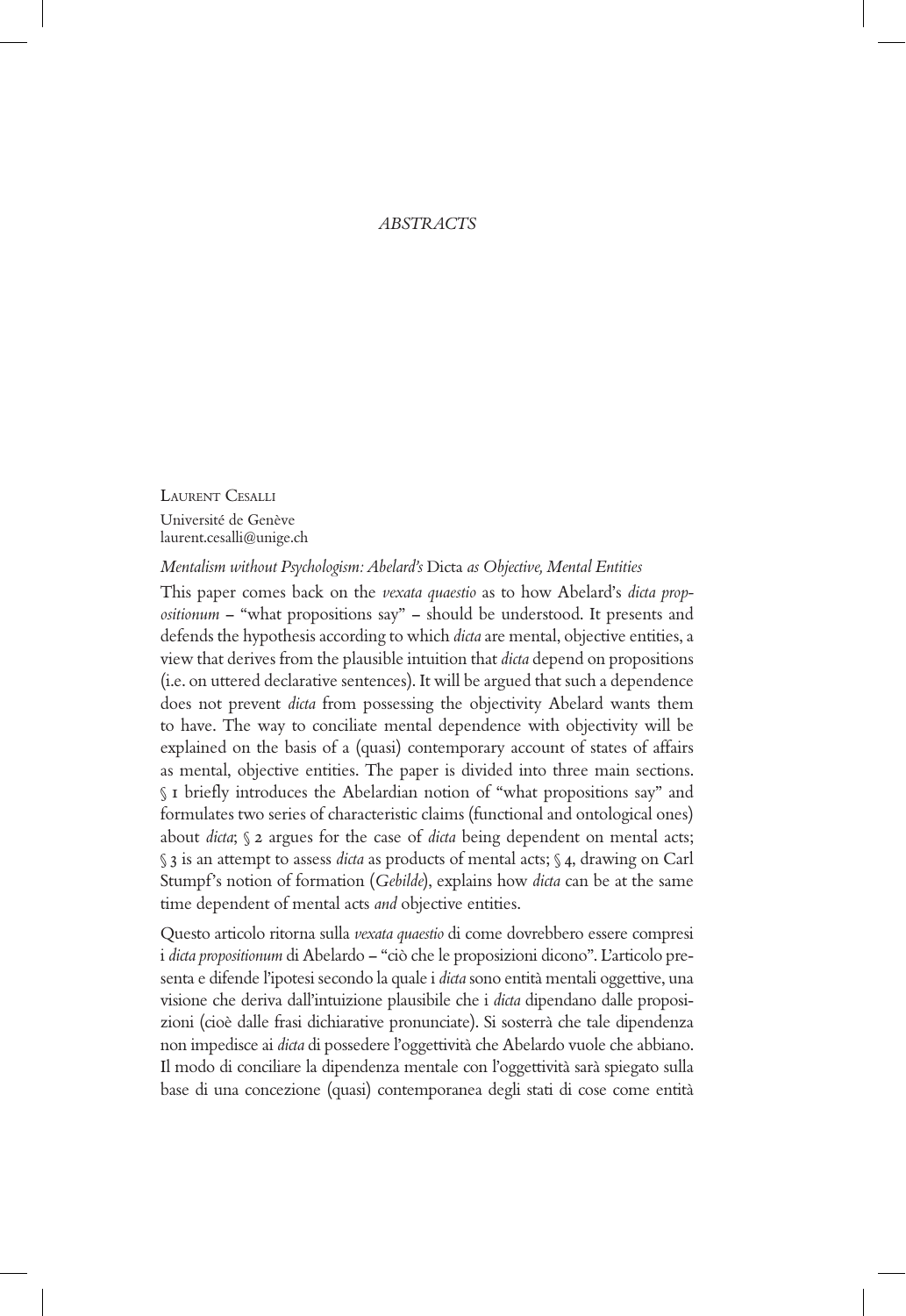mentali oggettive. L'articolo è diviso in tre sezioni principali. Il § 1 introduce brevemente la nozione abelardiana di "ciò che le proposizioni dicono" e formula due serie di asserzioni caratteristiche (funzionali e ontologiche) sui *dicta*; il § 2 sostiene che i *dicta* sono dipendenti dagli atti mentali; il § 3 è un tentativo di valutare i *dicta* come prodotto degli atti mentali; il § 4, attingendo alla nozione di formazione (*Gebilde*) di Carl Stumpf, spiega come i *dicta* possano essere allo stesso tempo dipendenti dagli atti mentali *ed* entità oggettive.

*Keywords*: Abelard, semantics of propositions, mental being, objectivity, Carl Stumpf

Ana María Mora-Márquez FLoV, Gothenburg University ana.maria.mora.marquez@gu.se

## *The Dialectical Construction of a Notion of Truth in Some 13th-Century Masters of Arts*

Aristotle puts forward claims about truth in a number of places of his philosophical output, in works of logical, psychologico-epistemological and metaphysical character. In these works, truth seems to be susceptible of attribution to thoughts, language, and things, but the modalities of these attributions remain unclear, as it is unclear whether these attributions are related to each other, and if so, how. In their exegeses of the Aristotelian corpus, thirteenth-century masters of Arts will move towards a unified notion of truth that can account for these metaphysical, psychologico-epistemological and logical attributions. The dialectical process whereby these masters devise such a unified notion surfaces in the analysis of a discussion that goes from the first half of the thirteenth century until at least the dawn of the fourteenth century. My aim in this article is to present this process, by looking into thirteenth-century commentaries on some relevant Aristotelian passages. I begin with the rather short observations we find in Nicholas of Paris and Robert Kilwardby. Thereafter, I look at the state of the discussion in the commentaries on the *De interpretatione* by Martin of Dacia and Simon of Faversham and on the *De anima* by an anonymous master. I finish with the presentation of the unified notion we find in Radulphus Brito's philosophical works.

Aristotele espone asserzioni sulla verità in diversi luoghi della sua produzione filosofica, in opere di carattere logico, psicologico-epistemologico e metafisico. In queste opere, la verità sembra essere suscettibile di attribuzione a pensieri, linguaggio e cose, ma le modalità di queste attribuzioni rimangono poco chiare, in quanto non è chiaro se queste attribuzioni siano in relazione tra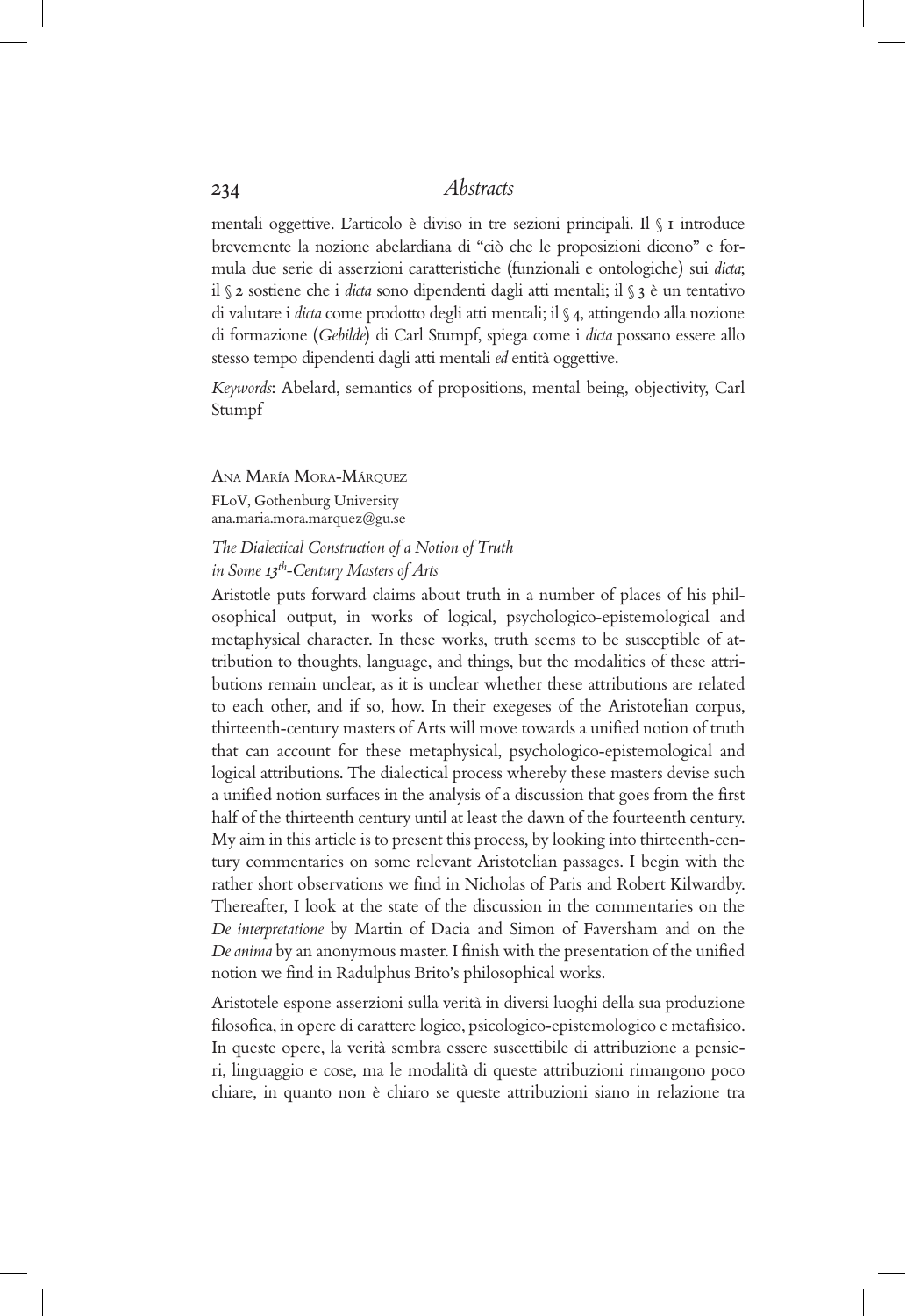loro e, in caso affermativo, come. Nelle loro esegesi del corpus aristotelico, i maestri delle Arti del XIII secolo si muoveranno verso una nozione unificata di verità che possa rendere conto di queste attribuzioni metafisiche, psicologico-epistemologiche e logiche. Il processo dialettico con cui questi maestri escogitano una nozione così unitaria emerge nell'analisi di una discussione che va dalla prima metà del XIII secolo fino almeno agli albori del XIV secolo. Il mio scopo in questo articolo è quello di presentare questo processo, esaminando i commenti duecenteschi su alcuni passaggi aristotelici rilevanti. Comincio con le osservazioni piuttosto brevi che troviamo in Nicola di Parigi e Robert Kilwardby. In seguito, guardo allo stato della discussione nei commenti al *De interpretatione* di Martino di Dacia e Simone di Faversham e al *De anima* di un maestro anonimo. Concludo con la presentazione della nozione unificata che troviamo nelle opere filosofiche di Radulfo Brito.

*Keywords*: Medieval truth, medieval semantics, medieval epistemology, Radulphus Brito, Robert Kilwardby, Simon of Faversham

Danya Maslov Moscow State University Danya.maslov@gmail.com

## *Francis of Meyronnes on the Ontological Status of the «First Complex Principle »*

The "first complex principle", which includes the principles of non-contradiction and the excluded middle, – "of anything either affirmation or negation is true, and of nothing – both at once", is the subject of the two treatises attributed to Francis of Meyronnes: *De principiis*, sometimes mentioned as the longer *De primo principio complexo*, and a shorter work which bears the unique title *De primo principio complexo*. The "ontological status" of the principle is investigated in a *quaestio* on whether it is in the soul or in *rerum natura*. According to the *De principiis*, the being of the principle in the soul and in things is equivocal. The principle is «objectively» in the soul, and its object is «formally» in things. According to the *De primo principio complexo*, the principle in itself is neither in things nor in the soul and belongs to the realm of universals. At the same time, the being of the principle "in things" and in the soul is described in this work with the use of the notion of analogy and expounded in terms of "propositional realism". The solutions advanced by Francis are different in the *De principiis* and the *tractatus compendiosus De primo principio complexo*, but in both treatises Francis keeps shifting the focus when he illustrates the principle with simple predicative propositions and then goes back to considering the principle in its logical form. This shows the difficulty of accounting for the "reality" of the principle using the model of simple predicative propositions.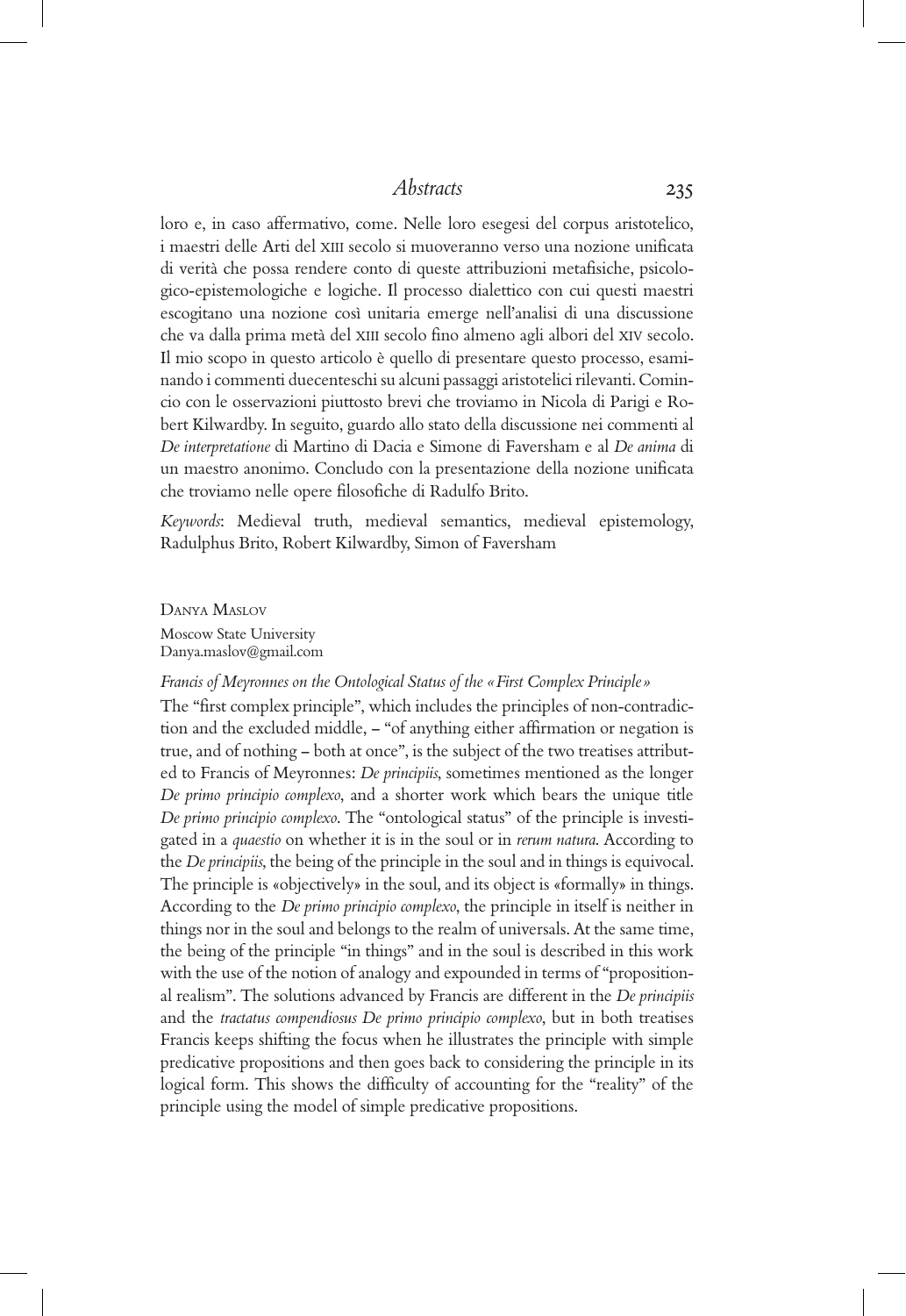Il "primo principio complesso", che comprende i principi di non contraddizione e di terzo escluso, - "di tutto è vera o l'affermazione o la negazione, e di nulla sono vere entrambe insieme", è oggetto dei due trattati attribuiti a Francesco di Meyronnes: il *De principiis*, a volte citato come il più lungo *De primo principio complexo*, e un'opera più breve che porta il titolo unico *De primo principio complexo*. Lo "statuto ontologico" del principio è indagato in una *quaestio* se esso sia nell'anima o *in rerum natura*. Secondo il *De principiis*, l'essere del principio nell'anima e nelle cose è equivoco. Il principio è «oggettivamente» nell'anima, e il suo oggetto è «formalmente» nelle cose. Secondo il *De primo principio complexo*, il principio in sé non è né nelle cose né nell'anima e appartiene al regno degli universali. Allo stesso tempo, l'essere del principio "nelle cose" e nell'anima è descritto in questo lavoro con l'uso della nozione di analogia ed esposto in termini di "realismo proposizionale". Le soluzioni avanzate da Francesco sono diverse nel *De principiis* e nel *tractatus compendiosus De primo principio complexo*, ma in entrambi i trattati Francesco continua a spostare l'attenzione quando illustra il principio con semplici proposizioni predicative per poi tornare a considerare il principio nella sua forma logica. Ciò dimostra la difficoltà di rendere conto della "realtà" del principio utilizzando il modello delle semplici proposizioni predicative.

*Keywords*: Francis of Meyronnes, *De primo principio complexo*, the principle of non-contradiction, metaphysics, third realm, propositional realism

Claude Panaccio Université du Québec à Montréal panaccio.claude@uqam.ca

## *Ockham's Commitment to Merely Possible Beings*

There has been strong disagreements among Ockham's commentators about whether he attributes some positive ontological status to merely possible beings and the question is considered by many as unsettled. This paper aims to show that Ockham is indeed committed to the ontological acceptance of merely possible beings. The argument rests on what I take to be Ockham's own implicit criterion for ontological commitment and on a close examination of a number of relevant passages, including those that are often quoted in favor of the actualist interpretation of Ockham's ontology.

Ci sono stati forti disaccordi tra i commentatori di Ockham sul fatto che egli attribuisca un certo status ontologico positivo ad esseri semplicemente possibili e la questione è considerata da molti come incerta. Questo articolo vuole dimostrare che Ockham è effettivamente impegnato nell'accettazione ontologica di esseri semplicemente possibili. L'argomento si basa su quello che io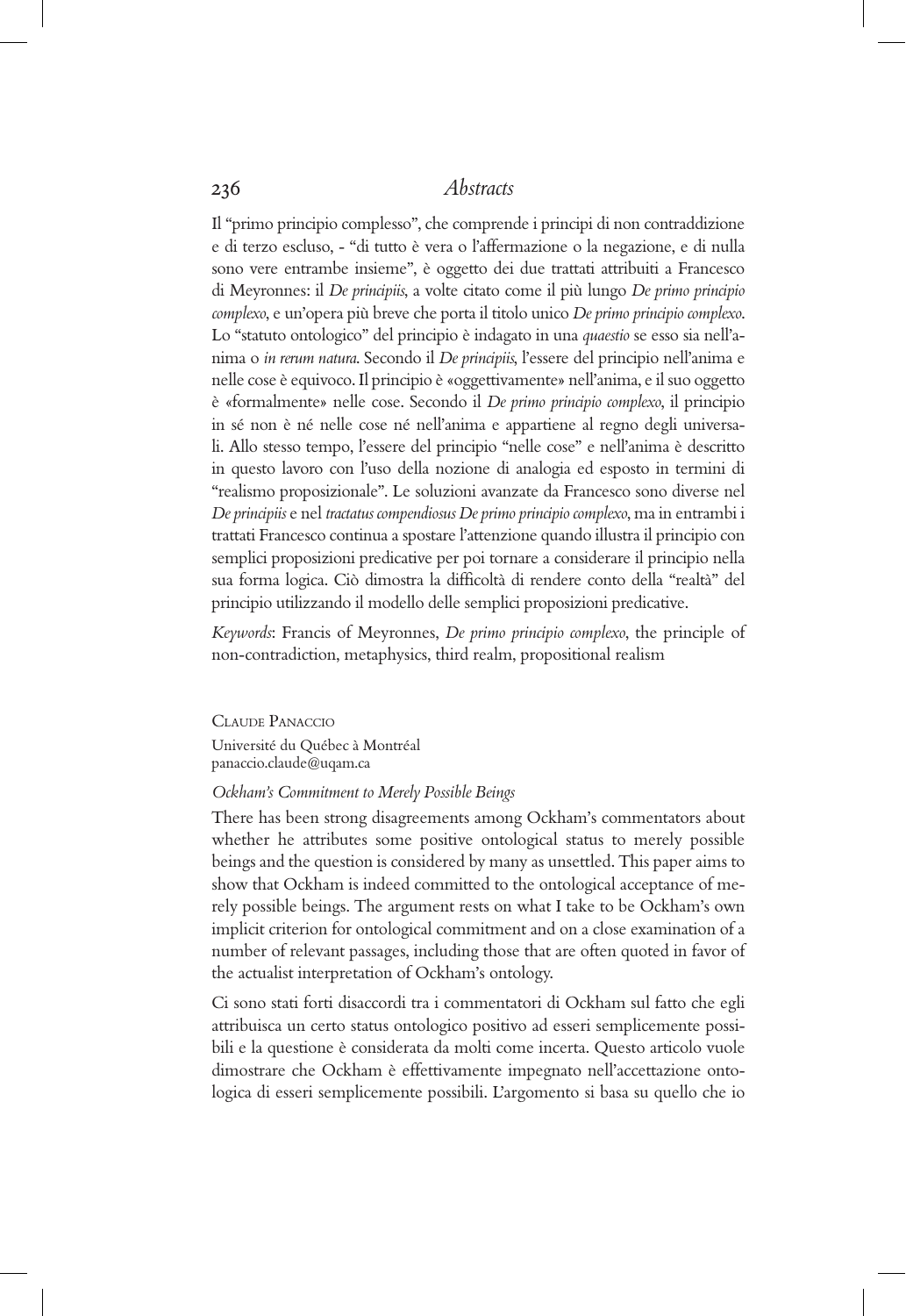considero essere il criterio implicito di Ockham per l'impegno ontologico e su un attento esame di una serie di passaggi rilevanti, compresi quelli spesso citati a favore dell'interpretazione attualistica dell'ontologia di Ockham.

*Keywords*: Ontological commitment, possible beings, William of Ockham

Ernesto Perini-Santos Universidade Federal de Minas Gerais epsantos@fafich.ufmg.br

#### *Wodeham against Chatton:*

*The Second Part of the Way towards* Complexe significabilia

*Complexe significabilia* are the significate of whole sentences, irreducible to what is signified by categorematic sub-sentential components. It has been propounded firstly by Adam Wodeham. Wodeham construes his argument for the postulation of *complexe significabilia* as a middle way between William of Ockham and Walter Chatton. According to Wodeham, Ockham's view implies a reflexive theory of mental acts, which goes against the phenomenology of the act of assent. Moreover, it leads to an anti-realist epistemology. We need therefore things outside the mind to be object of the act of assent, which is also the conclusion reached by Chatton. However, against Chatton, Wodeham argues that things signified by the categorematic component of sentences cannot be the object of assent. In effect, sentences with different syncategorematic structures, but with the same categorematic components, would correspond to the same propositional attitude in Chatton's framework, which is an unwelcome consequence. The result is that we need to postulate that the objects of assent are outside the mind, *contra* Ockham, that are not signified by sentential categorematic components, *contra* Chatton, but are irreducibly signified by the whole sentences.

*Complexe significabilia* sono il significato di intere frasi, irriducibile a ciò che è significato da componenti subfrasali categorematiche. È stato proposto in primo luogo da Adamo Wodeham. Wodeham interpreta il suo argomento a favore della postulazione di *complexe significabilia* come una via di mezzo tra Guglielmo d'Ockham e Walter Chatton. Secondo Wodeham, la visione di Ockham implica una teoria riflessiva degli atti mentali, che va contro la fenomenologia dell'atto del consenso. Inoltre, porta ad una gnoseologia antirealista. Abbiamo quindi bisogno che le cose al di fuori della mente siano oggetto dell'atto di assenso, e questa è anche la conclusione raggiunta da Chatton. Tuttavia, contro Chatton, Wodeham sostiene che le cose significate dalla componente categorematica delle frasi non possono essere oggetto di assenso. In effetti, frasi con strutture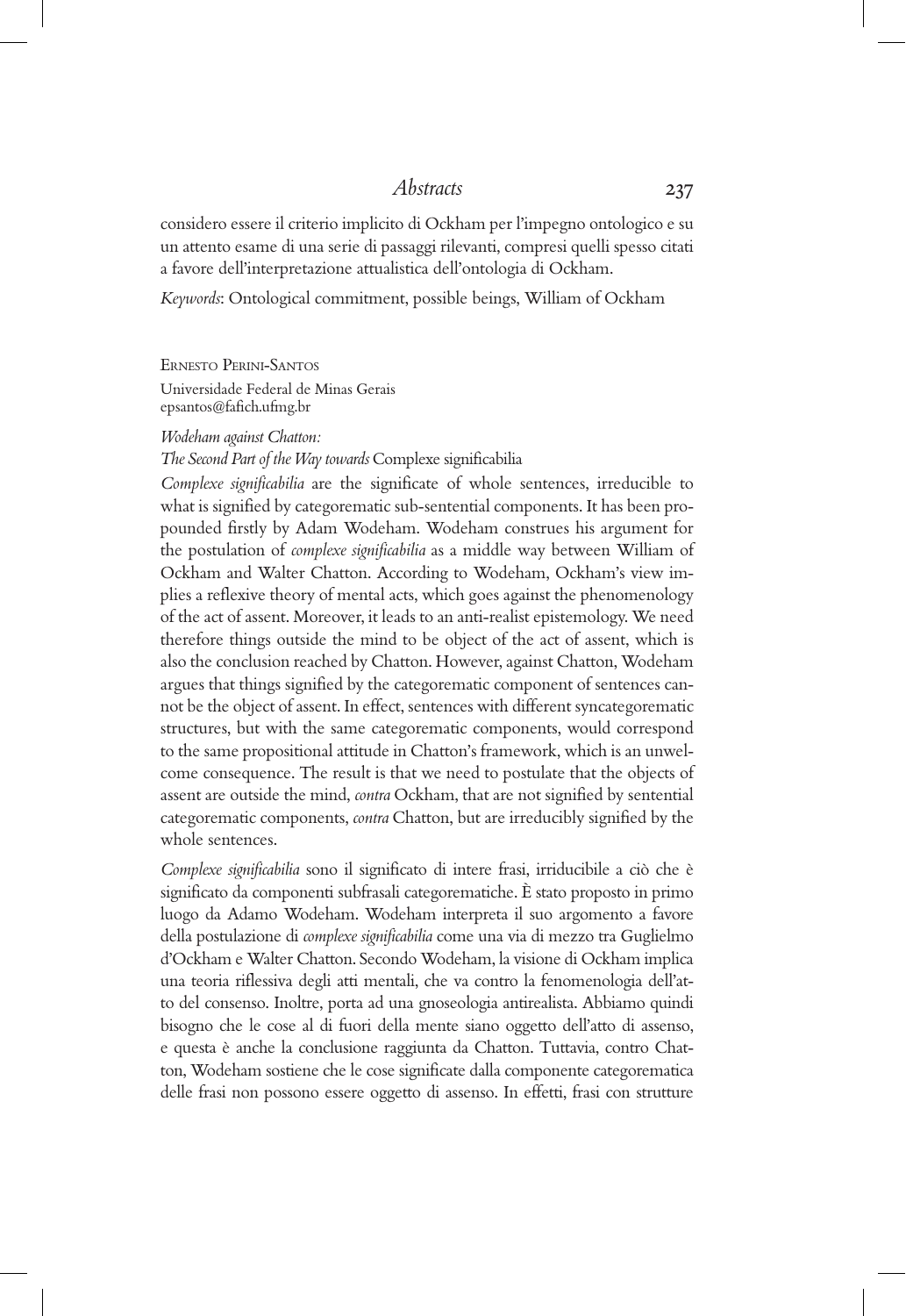sincategorematiche diverse, ma con le stesse componenti categorematiche, corrisponderebbero allo stesso atteggiamento proposizionale nella cornice di Chatton, il che è una conseguenza indesiderata. Il risultato è che dobbiamo postulare che gli oggetti dell'assenso sono fuori dalla mente, *contra* Ockham, che non sono significati da componenti categorematiche frasali, *contra* Chatton, ma che sono irriducibilmente significati dalle frasi nella loro interezza.

*Keywords*: Propositional semantics, truth, *complexe significabile*, Adam of Wodeham, Walter Chatton

Joël Biard Université de Tours – CNRS joel.biard@univ-tours.fr

# *John Buridan and Natural Supposition:*

*From the Semantics of Names to Atemporal Propositions* What reasons internal to his philosophical system led Buridan to adopt the concept of natural supposition? In its original version in the thirteenth century, natural supposition entailed the positing of common natures, which Buridan rejects. In this article, I will briefly outline the history of the concept of natural supposition, its initial implications, and the way in which Buridan modifies it in order to use it in the context of an ontology of singulars. According to him,

the problem that natural supposition addresses better than the other solutions that were available in his time, is that of the nature of scientific propositions. The question is thus about the relation between time and language.

Quali ragioni interne al suo sistema filosofico hanno portato Buridano ad adottare il concetto di supposizione naturale? Nella sua versione originale del XIII secolo, la supposizione naturale implicava la posizione di nature comuni, che Buridano respinge. In questo articolo, illustrerò brevemente la storia del concetto di supposizione naturale, le sue implicazioni iniziali e il modo in cui Buridano lo modifica per utilizzarlo nel contesto di un'ontologia dei singolari. Secondo lui, il problema che la supposizione naturale affronta meglio delle altre soluzioni disponibili al suo tempo, è quello della natura delle proposizioni scientifiche. La questione verte quindi sul rapporto tra tempo e linguaggio.

*Keywords*: Supposition, natural supposition, temporal determination, Peter of Spain, John Buridan, scientific propositions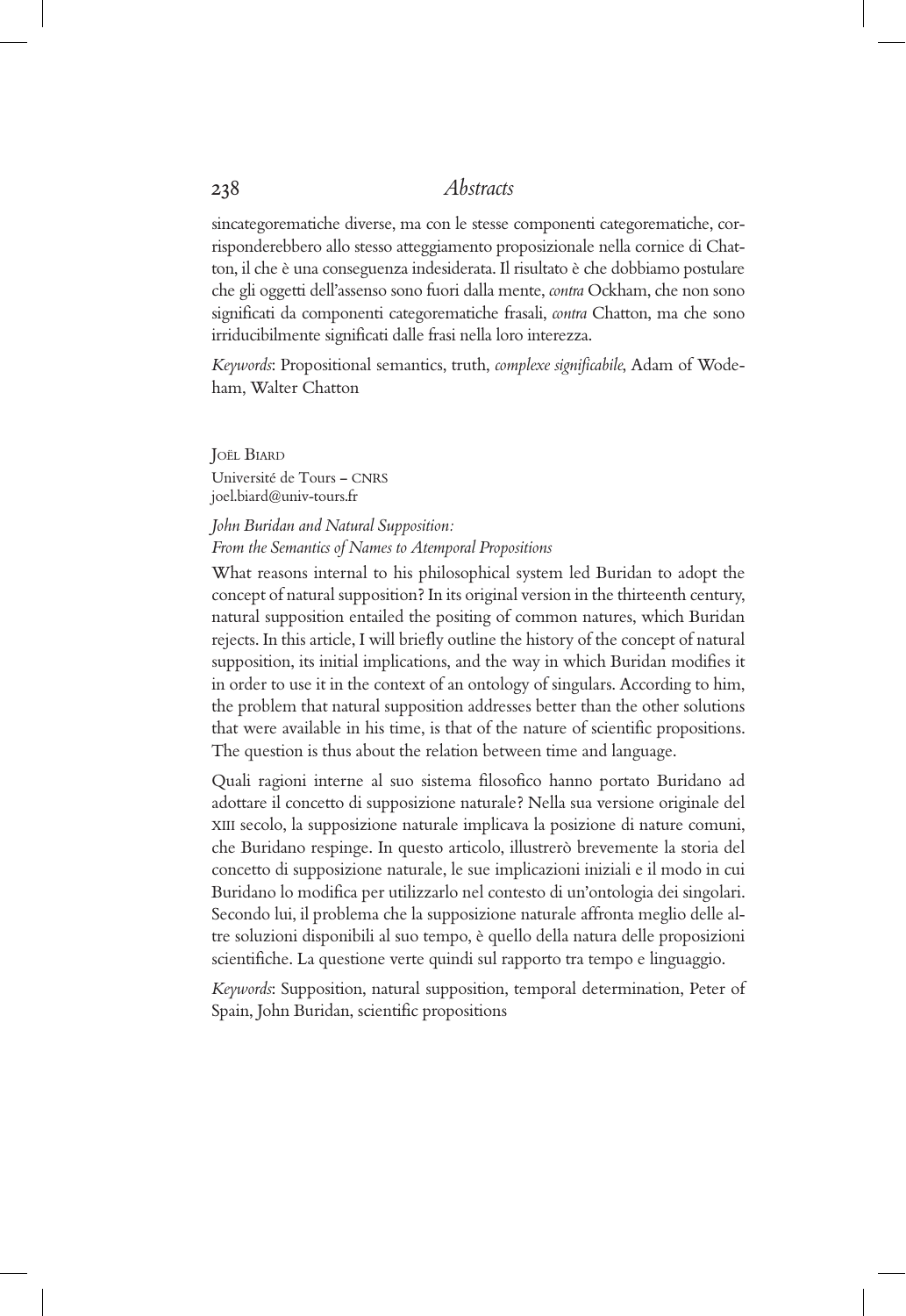Graziana Ciola Durham University graziana.ciola@gmail.com

*The Void and the Chimera: Marsilius of Inghen on* Imaginabilia

In this paper, I examine the nature and role of *imaginabilia*, which include different types of impossible non-entities, in Marsilius of Inghen's logic and natural philosophy. I begin by analysing what kind of non-entities are imaginable and their purpose in  $I_4$ <sup>th</sup>-century rational philosophy, as well as introducing their principal occurrences within Marsilius' works. I then examine Marsilius' use of those *imaginabilia* that are impossible merely *secundum quid* as instances of idealisation and abstraction, in *Consequentiae*, II and in the *Quaestiones super libros Physicorum*. I thus focus on absolutely impossible *imaginabilia*, beginning with the matter of their being signifiable and understandable. Finally, I examine Marsilius' theory of *ampliatio ad imaginabilia.*

In questo studio, esamino la natura e le funzioni, nella logica e nella filosofia naturale di Marsilio di Inghen, degli *imaginabilia,* ovvero alcuni tipi di non-enti impossibili. Comincio con l'analizzare innanzitutto quali tipi di non-enti siano immaginabili e a cosa servano nella filosofia razionale del tardo XIV secolo, per poi dare una presentazione d'insieme delle principali occorrenze nelle opere di Marsilio. Procedo dunque ad esaminare l'uso che Marsilio fa, in *Consequentiae*, II e nelle *Quaestiones super libros Physicorum,* di quegli *imaginabilia* impossibili meramente *secundum quid* quali istanze di idealizzazione ed astrazione. Passo poi ad occuparmi degli *imaginabilia* assolutamente impossibili, ad iniziare dalla questione delle loro significabilità ed intelligibilità. Esamino, infine, la teoria di Marsilio dell'*ampliatio,* estesa anche *ad imaginabilia.*

*Keywords*: Marsilius of Inghen, *imaginabilia*, *ampliatio*, 14th-century logic, 14th-century physics, existential import

Magali Roques **CNRS** magali.roques@gmail.com

## *Vincent Ferrer on Natural Supposition*

This paper investigates the theory of natural supposition of Vincent Ferrer (1350-1429). In his treatise on supposition, Vincent claims that propositions about essences and their necessary properties are true even if their terms are empty. By saying this, he contradicts the idea, typical of Aristotelian logic, that common terms in true affirmative propositions are not empty. At the core of his claim lies the notion of natural supposition, which is the supposition that a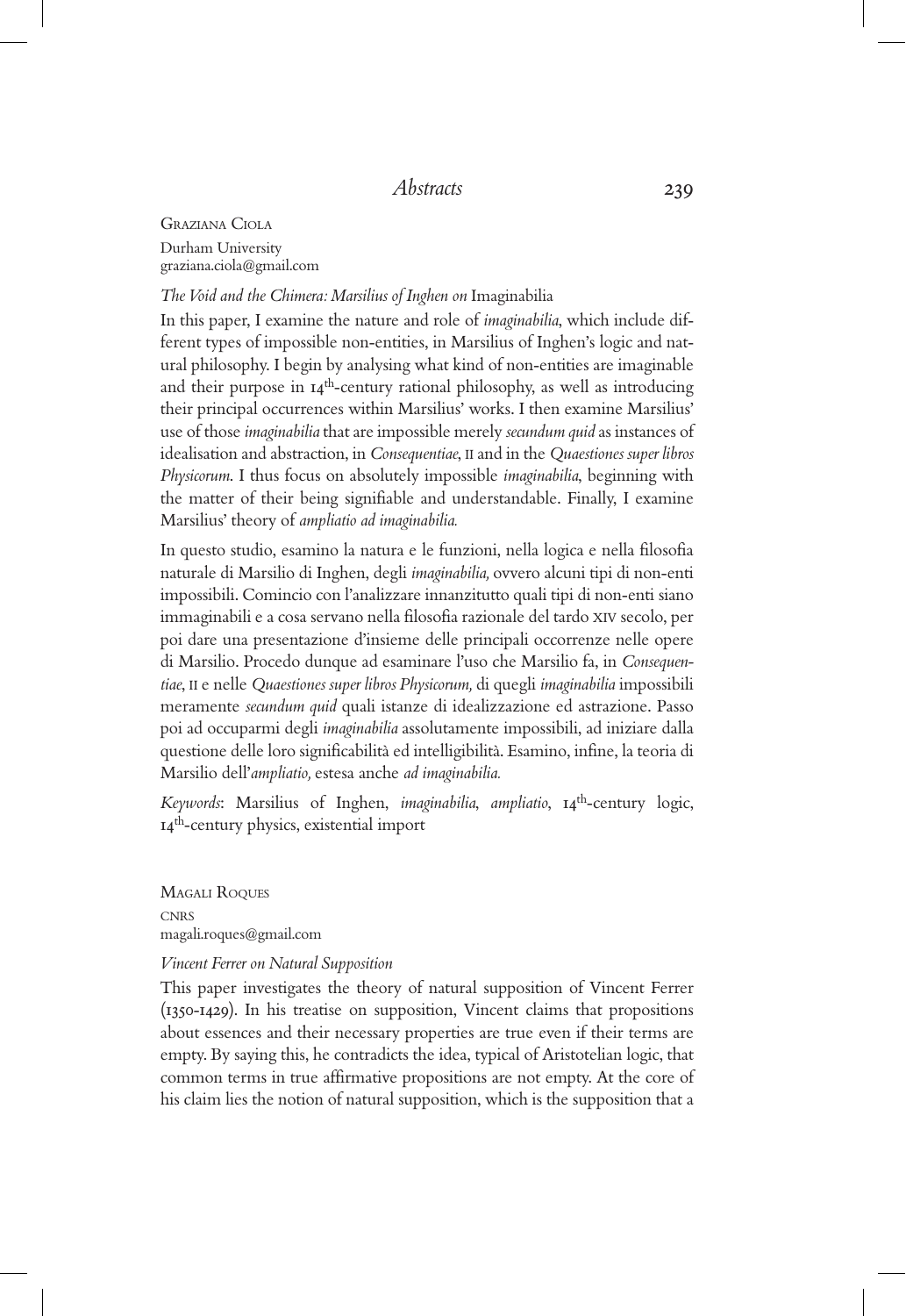subject term has when it is taken for all its significates, regardless of the tense of the proposition. For this reason, it has usually been held that this kind of supposition is atemporal. However, Vincent explicitly claims that propositions in which the subject has natural supposition are true for all times, not that they are true independently of any time. I will endeavour to be as charitable as possible in investigating how to make sense of this claim. I will argue that Vincent's semantics presupposes an ontological commitment to states of affairs that subsist omnitemporally and are the significate of true propositions containing subject terms suppositing naturally. Consequently, in universal affirmative propositions common terms can be empty and the proposition true.

Questo articolo indaga la teoria della supposizione naturale di Vincenzo Ferrer (1350-1429). Nel suo trattato sulla supposizione, Vincenzo afferma notoriamente che le proposizioni sulle essenze e le loro proprietà necessarie sono vere anche se i loro termini sono vuoti. Dicendo questo, egli contraddice l'idea, tipica della logica aristotelica, che i termini comuni nelle proposizioni affermative vere non siano vuoti. Al centro della sua affermazione c'è la nozione di supposizione naturale, che è la supposizione che un termine che funge da soggetto ha quando è preso per tutti i suoi significati, indipendentemente dal tempo della proposizione. Per questo motivo, di solito si è ritenuto che questo tipo di supposizione sia atemporale. Tuttavia, Vincenzo sostiene esplicitamente che le proposizioni in cui il soggetto ha supposizioni naturali sono vere per tutti i tempi, non che siano vere indipendentemente da qualsiasi tempo. Cercherò di essere la più caritatevole possibile nell'investigare come dare un senso a questa affermazione. Sosterrò che la semantica di Vincenzo presuppone un impegno ontologico verso stati di cose che sussistono onnitemporalmente e sono il significato di proposizioni vere che contengono soggetti che presuppongono naturalmente. Di conseguenza, nelle proposizioni affermative universali, i termini comuni possono essere vuoti e la proposizione vera.

*Keywords*: Supposition, Thomas Aquinas, Vincent Ferrer, William of Ockham, free logic

DAVIDE RISERBATO Università Cattolica del Sacro Cuore, Milano davide.riserbato@unicatt.it

*Lo statuto ontologico dell'idea e la critica di William Alnwick all'esemplarismo nelle questioni disputate* de esse intelligibili *(*quaestio *iv)* In the 4th disputed question on *esse intelligibile*, William Alnwick carries on the criticism already put forward by Duns Scotus to the doctrine of the divine ideas of Henry of Ghent. The English Franciscan is commetted to erasing the